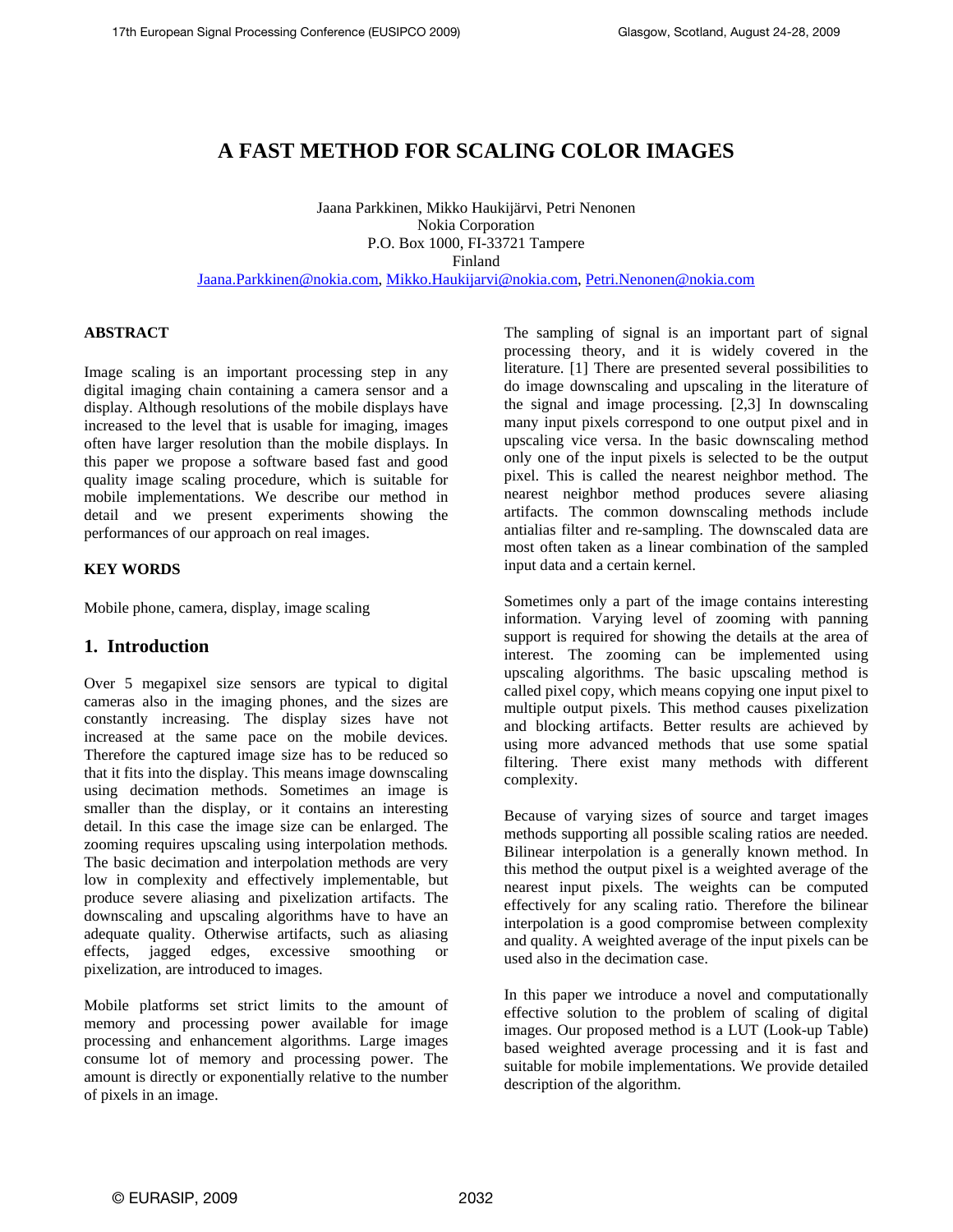## **2. Proposed methods**

In this section we describe a novel approach for color image scaling suitable for mobile implementations. The computational workflow is explained in more detailed way for downscaling, upscaling and pan and cropping use cases.

#### **Downscaling algorithm**

The proposed downscaling algorithm is designed to avoid unnecessary repetitive calculation while processing the images in order to reduce processing latency. Since the scaling factors in horizontal (x-direction) and vertical (ydirection) directions are constant for each row and column, all the scaling weights, indexes, the start and end pixels for the algorithm can be calculated and stored in index and weight vector LUTs. When performing the image looping and actual scaling the weights and indexes can be read from LUTs instead of recalculating them again for each pixel separately.

The downscaling algorithm operates by scanning pixels in one image row at time, once the row has been processed then continues with the next row. As an example the algorithm is described here in x-direction, and the operation is analogue in y-direction. The downscaling algorithm starts by calculating the start and end pixels in the original image as shown in figure 1.



Figure 1 Start and end pixel alignment

The start and end pixels for the algorithm in x direction are calculated by:

|  | start _ pixel = $\frac{input\_image\_size}{input\_image\_size}$                           | panning       |
|--|-------------------------------------------------------------------------------------------|---------------|
|  | 2 <i>zoom factor</i>                                                                      | zoom _ factor |
|  | $end$ <sub>-</sub> pixel = $\frac{input\_image\_size}{} + \frac{output\_image\_size}{}$ . | panning       |
|  | $2zoom$ factor                                                                            | zoom _ factor |

in which the input image size is the size of the original image to be downscaled, output image size is the size of the downscaled image, panning is the amount of panning as pixels in the original image and the zoom factor defines the relation of the downscaled image compared to the original image. Since cropping and panning in all 4 directions (up, down, right and left) need to be supported for searching and viewing important image details that may be cropped out if only part of the image is shown and the rest is cropped, the panning value needs to be taken into account in the equations.



Figure 2. Downscaled pixel value is a weighted average of the source pixel values that "belong to" the area of the downscaled pixel [3].

Next the source pixel indexes (index  $= 0, 0, 1, 0, \ldots$ ) and subpixel indexes (index  $= 1, 2, 3, \ldots$ ) for the downscaling filters with weighted average filter are defined as shown in figures 2 and 3.



Figure 3. Source pixel indexing and subpixel indexing.

The source pixel index defines all the input pixels that are needed to calculate two downscaled pixels. The source pixel indexes are calculated by:

*x* ≠ *start* <sub>−</sub> pixel  $index(x) = (x - start_pixel + 1)zoom_factor - (x - start_pixel)zoom_factor$ ;

Hence the source pixel index is set to 1 if the input pixel is needed to calculate two downscaled pixels in xdirection, otherwise it is set to 0. While calculating the source pixel indexes the subpixel index is marked and incremented every time the source pixel is needed to calculate 2 downscaled pixels.

Next the algorithm calculates 2 weights in x-direction (in total 4 weighting factors are needed for one downscaled pixel: 2 for x-direction and 2 for y-direction) for each subpixel defined in previous step as shown in figure 4.



Figure 4. Defining weights.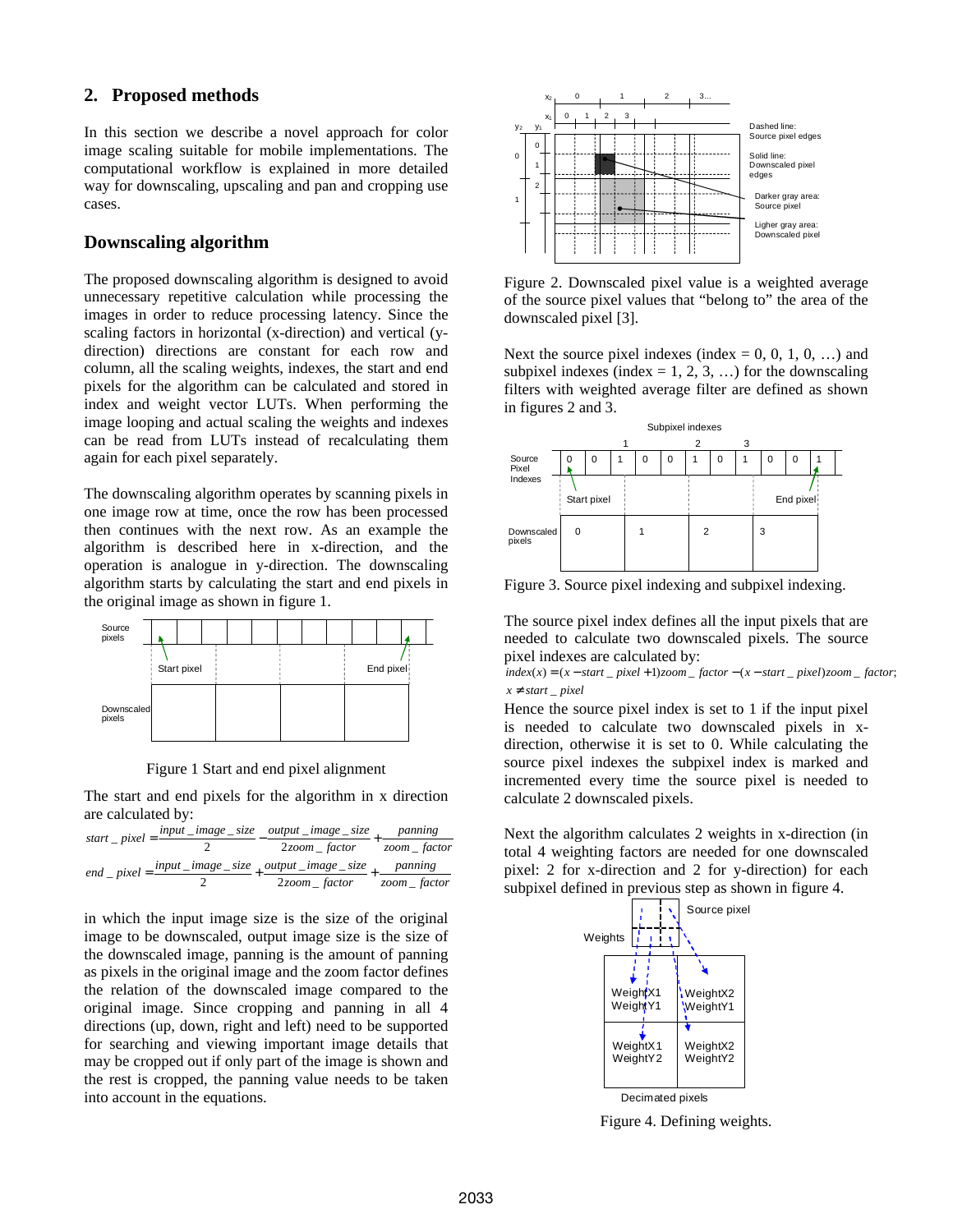The weight coefficients are proportional to how much of the input pixel area is inside the output pixel area. The 2 weights are calculated by:

 $\sqrt{ }$ 

$$
weight_1(x) = \begin{cases} (1 - start - pixel - x)1024 \text{ zoom} - factor; x = start - pixel \\ 1024 \text{ zoom} - factor; index(x) = 0 \end{cases}
$$

$$
weight_1(x) = \begin{cases} (1 - start - pixel - index - x - start - pixel)1024 \text{ zoom} - factor \\ 200m - factor - x - start - pixel - index \end{cases}
$$

$$
weight_2(x) = \begin{cases} 0; x = start \\ 0; index(x) = 0 \\ 1024 \text{ zoom} - factor - weight10 \end{cases}
$$

$$
where \quad 1 \le x \le end
$$

The weight1 can be considered as the left hand side weight for the scaled pixel and weight2 as the right hand side weight. The sum of weight1 and weight2 needs to be 1 as defined in weighted average filtering. Note that the weights and indexes are calculated as integers to minimize the need of using real numbers in calculations and also to minimize processing latencies and memory usage. As example 10bit accuracy (1024 multiplier) is used here to convert real values into integers.

The source pixel index is set to 0 for the first source pixel since the first downscaled pixel has no left side source pixel, and also when one source pixel goes to only one downscaled pixel. The index is set to 1 when one source pixel goes to two downscaled pixels or when the left borders of the source pixel and the downscaled pixel align exactly inside the image borders.

The index(x), weight $1(x)$  and weight $2(x)$  vectors are stored in look-up tables to minimize the need of recalculating them for each row separately. This can be done since the zoom factor is constant for each image row. The use of LUTs in processing the image reduces the processing latency significantly and the main target in the proposed method was to utilize LUTs as much as possible.

Once the weights and indexes have been calculated in x direction the weights and indexes in y direction need to be calculated using the above formulas.

As a final step of the algorithm the actual image downscaling is done by calculating the downscaled pixels. The source image pixels are read from the previously defined start pixel to the end pixel, and the indexes and weights are read from Look-up tables. The processing is done by looping one source image row at the time. The downscaled pixels are calculated by:

 $out \_ pixel \ (x \, 2, \, y \, 2) + = weight \ 2(x) * weight \ 2(y) * input \_ pixel \; ,$  $out \_ pixel \ (x1, y2) + = weight \ 1(x) * weight \ 2(y) * input \_ pixel,$  $out \_ pixel \ (x \, 2, y \, 1) + = weight \ 2(x) * weight \ 1(y) * input \_ pixel \ ,$  $out \_\_pixel \ (x1, y1) + = weight \ 1(x) * weight \ 1(y) * input \_\_pixel$ ,

Since only those output pixels need to be calculated for which the subpixel index of the source pixel is 0, only 1 or 2 downscaled pixels may need to be calculated in stead

of all 4. This reduces the processing latency significantly for very small scaling factors since for majority of source pixels the subpixel index is set to 0.

The downscaled pixels for each row are calculated by adding the original input pixel values to the 2 output buffers in each processing loop as shown in figure 5.



Figure 5 Output pixel buffering

One input pixel may affect 4 downscaled pixels (A, B, C, D) depending on the index values indexX and indexY i.e one source pixel can affect 2x2 downscaled pixels as described earlier. If the input pixel is affecting only one downscaled pixel (source pixel index for x is 0, source pixel index for y is 0) the input pixel value is added to the output buffer as such (pixel A in figure 8). If the indexX is set to 1 the pixel B is calculated using the weighted input pixels and added to the corresponding output buffer index. If the indexY is set to1 the pixel C is calculated using weighted input pixels and added to the second output buffer to the corresponding index. Finally if both indexes are set to 1, the pixel D is calculated and added to the second output buffer to the corresponding index.

When the whole image length is processed the added pixel values in the output buffer 1 are converted back to 8-bit numbers by dividing with 1024 as used in this example (limited to values 0…255) and written to the output image row buffer. If the current source row affects to two downscaled rows (index  $Y=1$ ) and if the downscaled row is ready processed in the output buffer 1 the row can be written to output image. After writing the row to the output image the output buffers 1and 2 are swapped and the processing starts again from the pixel downscaling and output buffering for the next input image row.

Note that for RGB images each color component is processed separately so the above calculations need to be done for R, G, and B components separately.

In addition to the low computational load the downscaling algorithm uses only 1 source image row, 2 destination image rows and 2 output buffers to downscale the images. Only 2 subpixel index vectors (1 for original image length and 1 for original image height) and 4 weight vectors (2 for original image length and 2 for original image height) are also allocated for processing. The algorithm therefore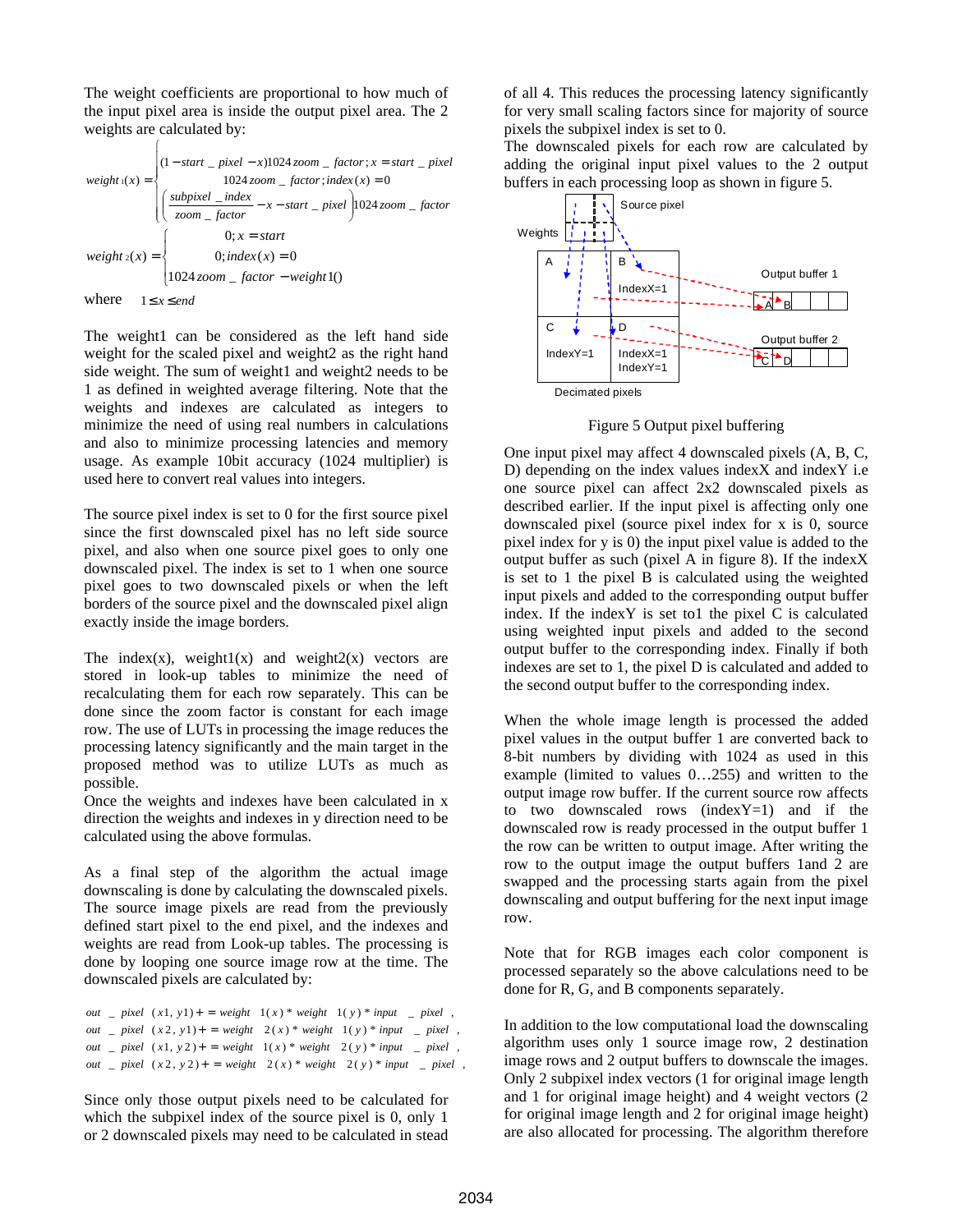needs only very little memory and is very suitable for applications which have limited memory available such as mobile phones.

#### **Upscaling algorithm**

The proposed upscaling method is based on bilinear interpolation method. Similarly to the downscaling method the proposed interpolation method is also designed to avoid unnecessary repetitive calculations while processing the images. Therefore since the scale factors in x- and y-direction are constant for each row and column, all the scaling weights, indexes and the starting and ending pixels for the algorithm can again be calculated and stored in index and weight vectors before performing the image looping and the actual scaling. As example the algorithm is described here in x-direction.

The algorithm starts by defining the start and end pixels in the source image as shown in figure 6.



Figure 6 Start and end pixels for upscaling

The start pixel is calculated by:

| $start = -$ |  | source _image _ size -1 destination _image _ size -1 |                | panning       |  |
|-------------|--|------------------------------------------------------|----------------|---------------|--|
|             |  |                                                      | $2zoom$ factor | zoom _ factor |  |

Since the upscaled image can be panned, the start pixel position depends on the zoom factor and the panning position. The panning origin is defined to be the center pixel of the scaled image. Also note that the panning values are defined as scaled pixels. There is no need to calculate the end pixel index because the algorithm is designed so that processing is done by looping the upscaled pixels instead of looping the original source pixels, and since the viewed image is smaller than the upscaled image due to cropping.

Each scaled pixel is an output of 4 original pixels weighted as in bilinear interpolation. The processing is done by looping two source image rows at a time and using 2x2 filtering window to calculate the interpolated pixels. Again the scaling can be done in x- and ydirections separately while scanning the source image rows. The source pixel indexes and weights are in x direction for are calculated by:

 $\overline{\phantom{a}}$ l  $\overline{\phantom{a}}$ I ₹ ſ  $\left[\text{start} + \frac{x+1}{\text{zoom} - \text{factor}}\right] - \left[\text{start} + \frac{x}{\text{zoom} - \text{factor}}\right]$  $= \{0, source \_image \_size -1 < start +$  $0, start + \frac{x}{zoom} - factor$  < 0 *zoom* <u>*factor x* + 1 *zoom \_ factor x zoom \_ factor*</u> *z*  $i$ *mdex*  $f(x) = \begin{cases} 0, \text{ source} \\ -\text{ image} \end{cases}$  *size*  $-1 < \text{start} + \frac{x}{\text{zoom}}$  *factor*  $\lceil$  factor  $\lceil$   $\lceil$   $\lceil$   $\lceil$   $\lceil$   $\lceil$   $\lceil$   $\lceil$   $\lceil$   $\lceil$   $\lceil$   $\lceil$   $\lceil$   $\lceil$   $\lceil$   $\lceil$   $\lceil$   $\lceil$   $\lceil$   $\lceil$   $\lceil$   $\lceil$   $\lceil$   $\lceil$   $\lceil$   $\lceil$   $\lceil$   $\lceil$   $\lceil$   $\lceil$   $\lceil$   $\lceil$   $\lceil$   $\lceil$   $\lceil$ 1  $f(x) = \begin{cases} 0, source \end{cases}$  \_ image \_ size - 1 < start +  $\frac{1}{2}$ where  $0 < x <$  destination image size.





The index is set to 1 when the next interpolated pixel value is calculated from the next source pixel pair, i.e. the center of the next interpolated pixel is on the right side of the center of the current right source pixel, and to 0 otherwise.

The above equations are then used to calculate the indexes and weights in y-direction also.

The weights and indexes are calculated as integers and 10bit accuracy is used here as an example to convert the real values into integers. Note that when the center of the destination image pixel is on the left (or upper) side of the center of first source input pixel (start + x/zoom\_factor < 0) the algorithm has no left (or the upper) side source pixel to calculate the weights. The first source pixel only is used to calculate the left side (or upper) weight and the right side (or lower) weight is set to 0. Also note that when the center of the destination image pixel is on the right (or lower) of the center of last source input pixel (input image size – 1 < start pixel + x/zoom factor) the algorithm has no right (or lower) side source pixel to calculate the weights. The last source pixel only is used to calculate the left side (or the upper) weight and the right side (or the lower) weight is set to 0.

When the whole image length is processed the upscaled pixels are converted back to 8-bit numbers by dividing with 1024 as used in this example (limited to values 0…255) and written to the output image row buffer.

Using LUTs makes the method very low in computational complexity. The upscaling method uses only 2 source image rows and 1 destination image row to upscale the images. 2 pixel index vectors (1 for source image length and 1 for source image height) and 4 weight vectors (2 for source image length and 2 for source image height) are also allocated for processing. These make the method very fast and memory efficient and therefore applicable to mobile implementations.

#### **Pan and crop**

When the images are zoomed in to 100% or viewed in original size (1:1 zoom) one pixel in the original image corresponds to one pixel in the displayed image. In this case the original image is only cropped to the correct size if needed and only panning position needs to be taken into account instead of zoom factor.